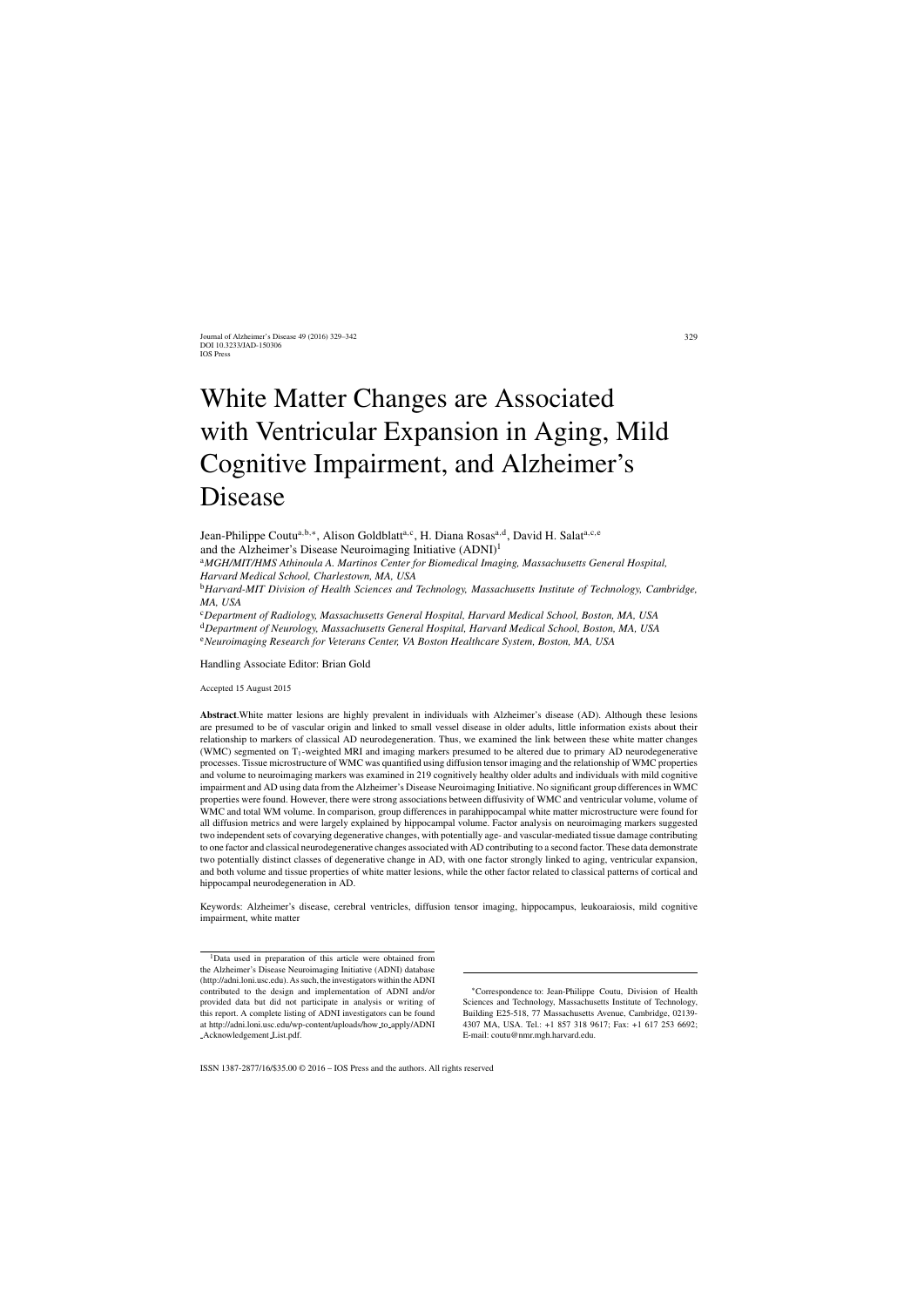# **INTRODUCTION**

Magnetic resonance imaging (MRI) measures of hippocampal volume and cortical thickness have been shown to predict incident Alzheimer's disease (AD) [1–5] and to correlate with classical histopathological measures of AD [6, 7]. Less widely recognized is that total volume of white matter (WM) lesions also increases with [8–10] and is predictive of [11–14] mild cognitive impairment (MCI) and AD, though not in every study [5, 15]. These lesions, also called leukoaraiosis, are typically identified *in vivo* as WM signal hyperintensities of presumed vascular origin on neuroimaging [16] due to their appearance on  $T<sub>2</sub>$ -weighted and fluid-attenuated inversion recovery (FLAIR) MRI. They can also be observed as moderately hypointense regions in WM on  $T_1$ -weighted MRI (however not well distinguished from infarcted tissue). Epidemiological studies demonstrate that these WM lesions are associated with small vessel disease [17, 18], hypertension [9, 19–23], and other vascular risk factors [9, 22–24, 24] in non-demented individuals. MRI and SPECT studies confirm their lower perfusion compared to normal-appearing WM [27–31]. While lesion volume is known to be increased in AD [8–10, 13, 32], limited evidence exists to demonstrate that the WM lesions present in AD are similar in nature to those observed in non-demented older individuals [9, 33, 34]. Relatively few pathological studies have been conducted, most of them showing increased demyelination and axonal loss, and more severe gliosis and denudation of the ventricular ependyma in the lesions of AD compared to the lesions of non-demented controls [8, 35, 36]. Additionally, little is known about how this typically vascular-associated tissue damage relates to more classical imaging markers of AD pathology [37–39], such as cortical thickness and hippocampal volume, which could provide important information about how this tissue damage fits with the classical and diagnostic pathophysiologic properties of the disease.

We segmented WM lesions automatically with the FreeSurfer analysis stream using  $T_1$ -weighted images. While this segmentation was chosen for its automation and convenience, we note that this procedure does not differentiate white matter changes (WMC) typically measured as 'hyperintensities' from lacunar infarcts, though infarcts are much less prevalent and contribute a much smaller volume [19, 20]. We refer to the WM segmentation studied here as WMC, which may be measuring similar underlying pathology as those from standard  $T_2$ -weighted and FLAIR methods based on highly correlated volumetric results as detailed in the methods. We examined volume and tissue properties of WMC in a sample of controls, MCI, and AD to better understand how these markers relate to common degenerative processes in AD. Results were compared to other types of WM damage including changes in the normal-appearing white matter (NAWM) globally and in the parahippocampal WM which exhibited microstructural changes in prior work in AD [38]. The parahippocampal WM was considered a 'pathology control' to determine whether the effects within the lesions were truly unique and distinct from a more classical AD effect potentially secondary to cortical degeneration.

### **MATERIALS AND METHODS**

#### *Participants and MRI acquisition*

A large publicly-available dataset from the Alzheimer's Disease Neuroimaging Initiative (ADNI, <http://adni.loni.usc.edu>) included 74 controls, 97 participants with MCI, and 48 participants with AD who underwent whole-brain MRI scanning at one or multiple visits on a 3-Tesla GE Medical Systems scanner and had sagittal  $T_1$ -weighted 3D spoiled gradient echo images and diffusion-weighted images  $(b = 1000 \text{ s/mm}^2$ , 41 directions) available at the time of download. These datasets were acquired using previously described ADNI Core MRI and DTI protocols [41]. Four participants (one control, one with MCI, and two with AD) were excluded because of extensive WM damage or ventricular enlargement which led to unreliable automated results using the methods described below. Group designation of control, MCI, and probable AD was determined by ADNI based on the criteria of the National Institute of Neurological and Communicative Diseases and Stroke-Alzheimer's Disease and Related Disorders Association [42]. Participants enrolled as normal or with significant memory concern and with a Clinical Dementia Rating [43] of 0 were grouped together into the control group, and participants enrolled as early and late MCI were combined into one MCI group (see ADNI 2 Procedures Manual on<http://www.adni-info.org> for more information). Clinical profiles and diagnostic information were obtained from the assessment closest in time to the MRI acquisition. A subgroup of individuals with a volume of WMC greater than 1% of total WM volume was also examined to assure that results were not skewed by individuals with small volumes of WMC. Demographics both for this subgroup and for the entire group are provided in Table 1. Written informed consent was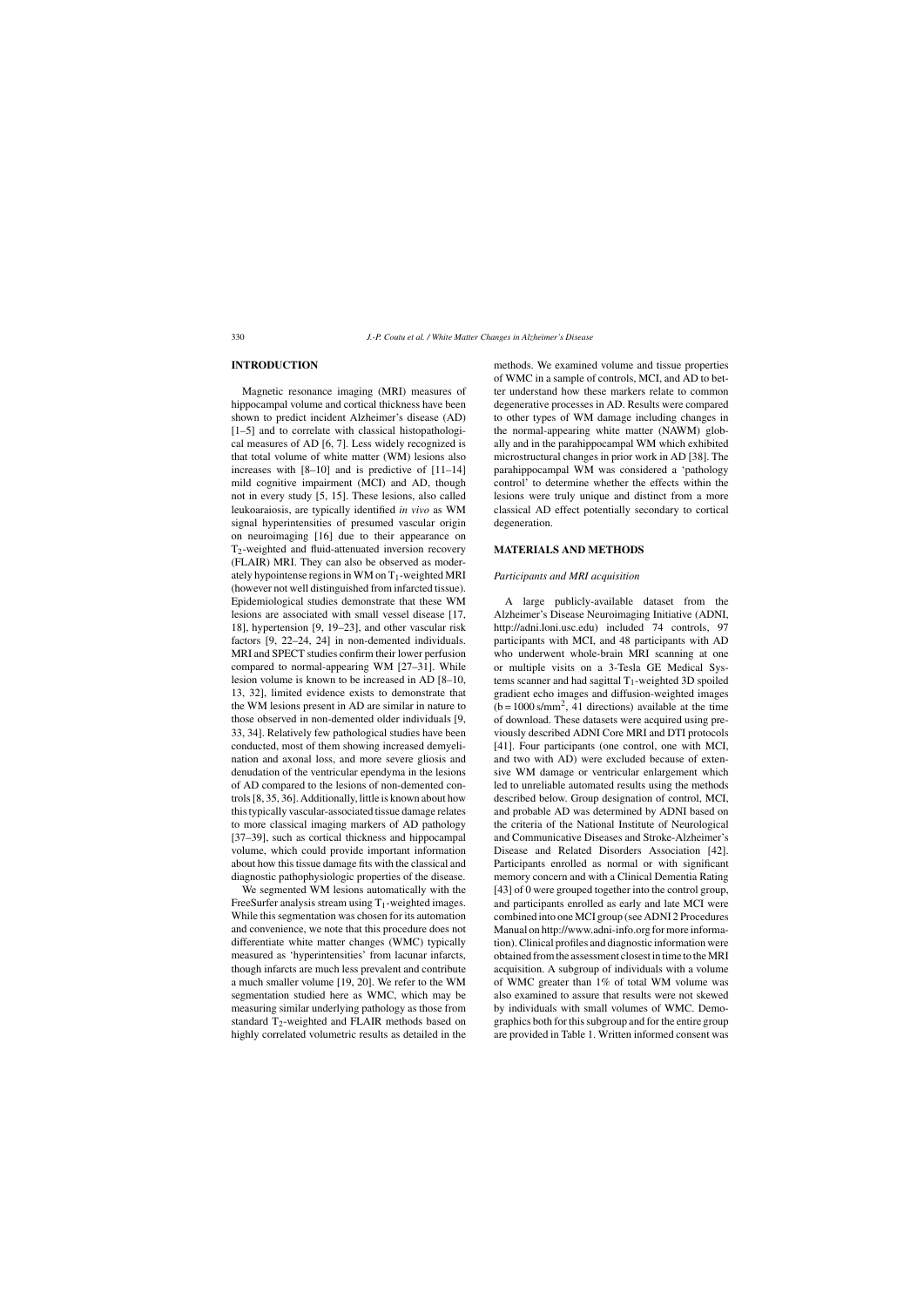Table 1

| Demographics for all participants             |                |                |                |            |  |
|-----------------------------------------------|----------------|----------------|----------------|------------|--|
|                                               | CN             | <b>MCI</b>     | AD             | $p$ -value |  |
| All ADNI, $n = 215$                           |                |                |                |            |  |
| Participants (female)                         | 73 (46)        | 96 (36)        | 46(17)         | 0.0016     |  |
| Age (years)                                   | 72.98 (0.84)   | 73.80 (0.73)   | 74.58 (1.06)   | 0.4900     |  |
| Education (years)                             | 16.30(0.32)    | 16.10(0.28)    | 15.24(0.41)    | 0.1086     |  |
| $MMSE(-)^a$                                   | 28.67 (0.25)   | 27.88 (0.22)   | 23.14 (0.32)   | < 0.0001   |  |
| APOE $\varepsilon$ 4 (# alleles) <sup>b</sup> | 0.32(0.10)     | 0.64(0.07)     | 0.88(0.11)     | 0.0006     |  |
| Translation motion (mm)                       | 1.32(0.07)     | 1.34(0.06)     | 1.35(0.09)     | 0.9671     |  |
| Rotation motion (degrees)                     | 0.0062(0.0003) | 0.0063(0.0003) | 0.0068(0.0004) | 0.5621     |  |
| Volume of WMC <sup>*</sup> (cc)               | 4.93(0.75)     | 7.10(0.66)     | 8.85(0.95)     | 0.0046     |  |
| Total WM volume (cc)                          | 415.71 (6.46)  | 426.08 (5.63)  | 408.59 (8.13)  | 0.1783     |  |
| Ventricular volume (cc)                       | 30.56 (1.96)   | 36.59 (1.71)   | 44.46 (2.46)   | < 0.0001   |  |
| Hippocampal volume (cc)                       | 7.64(0.12)     | 6.81(0.10)     | 5.79(0.15)     | < 0.0001   |  |
| ADNI subgroup with WMC volume $>1\%$          |                |                |                |            |  |
| total WM volume, $n = 118$                    |                |                |                |            |  |
| Participants (female)                         | 30(17)         | 54 (20)        | 34(9)          | 0.0436     |  |
| Age (years)                                   | 75.74 (1.24)   | 76.61 (0.93)   | 77.05 (1.17)   | 0.7356     |  |
| Education (years)                             | 16.30(0.54)    | 16.22(0.40)    | 15.41(0.51)    | 0.3774     |  |
| $MMSE(-)^c$                                   | 28.17 (0.49)   | 27.64 (0.30)   | 22.48 (0.41)   | < 0.0001   |  |
| APOE $\varepsilon$ 4 (# alleles) <sup>d</sup> | 0.18(0.16)     | 0.65(0.09)     | 0.78(0.12)     | 0.0108     |  |
| Translation motion (mm)                       | 1.35(0.11)     | 1.46(0.08)     | 1.48(0.11)     | 0.6372     |  |
| Rotation motion (degrees)                     | 0.0063(0.0005) | 0.0069(0.0004) | 0.0073(0.0005) | 0.4292     |  |
| Volume of WMC <sup>*</sup> (cc)               | 8.33(1.31)     | 10.68(0.98)    | 11.06(1.23)    | 0.2556     |  |
| Total WM volume (cc)                          | 414.12 (11.08) | 425.13 (8.26)  | 411.60 (10.41) | 0.5395     |  |
| Ventricular volume (cc)                       | 36.33 (3.23)   | 43.03 (2.41)   | 48.90 (3.04)   | 0.0208     |  |
| Hippocampal volume (cc)                       | 7.39(0.18)     | 6.49(0.13)     | 5.69(0.17)     | < 0.0001   |  |

All significant *p*-values are bolded. Standard errors are shown in parentheses. (MMSE, Mini-Mental State Exam; CN, control; MCI, mild cognitive impairment; AD, Alzheimer's disease; WM, white matter; WMC, white matter changes). <sup>a</sup>Information missing for 16 CN, 20 MCI and 11 AD. <sup>b</sup>Information missing for 29 CN, 5 MCI and 12 AD. <sup>c</sup>Information missing for 12 CN, 7 MCI and 9 AD. <sup>d</sup>Information missing for 13 CN, 3 MCI and 7 AD. \*Caution should be exercised when comparing with volumes of white matter hyperintensities obtained with  $T_2$ -weighted and FLAIR MRI which are very strongly correlated with WMC volumes obtained with FreeSurfer but approximately 1.14 times greater than WMC volumes.

obtained from all participants or their representatives through ADNI. The study procedures were approved by institutional review boards of all participating institutions.

#### *Diffusion data processing*

The diffusion dataset was corrected for 3D head motion and eddy current distortion using FSL ([http://](http://www.fmrib.ox.ac.uk/fsl) [www.fmrib.ox.ac.uk/fsl\)](http://www.fmrib.ox.ac.uk/fsl), and translation and rotation motion estimates were obtained from the registration matrices [44]. For individuals with multiple available datasets, we picked the one with the least average translation motion. The diffusion tensor imaging (DTI) model was fit to the diffusion dataset and mean, axial, and radial diffusivity (MD, DA, and DR, respectively) as well as fractional anisotropy (FA) were obtained using FSL.

#### *Automated subcortical and WMC segmentation*

Automated subcortical and WM segmentation as well as cortical surface reconstruction were obtained from the  $T_1$ -weighted images using FreeSurfer ([http:](http://surfer.nmr.mgh.harvard.edu) [//surfer.nmr.mgh.harvard.edu](http://surfer.nmr.mgh.harvard.edu)) [45, 46]. Segmentations of the entorhinal and parahippocampal WM were combined into a single segmentation that we referred to here as parahippocampal WM. The automated segmentation also included a WMC segmentation that is conservative relative to  $T_2$ -weighted and FLAIR MRI and segmented only the most obvious WMC identifiable on  $T_1$ -weighted images. FreeSurfer mri relabel hypointensities was used to refine the WMC segmentation using the surface reconstruction. We found a correlation coefficient of 0.96  $(n=112)$ between the volume of WMC obtained with FreeSurfer and the WM hyperintensity volume obtained with FLAIR MRI and tissue priors using publicly-available values from ADNI. However, the WM hyperintensity volume obtained with FLAIR MRI was on average 1.14 times greater than the volume obtained with FreeSurfer, which was more conservative. Examples of  $T_1$ -weighted hypointensities and their WMC segmentation in controls and individuals with MCI and AD are provided in Supplementary Figure 1. Total WM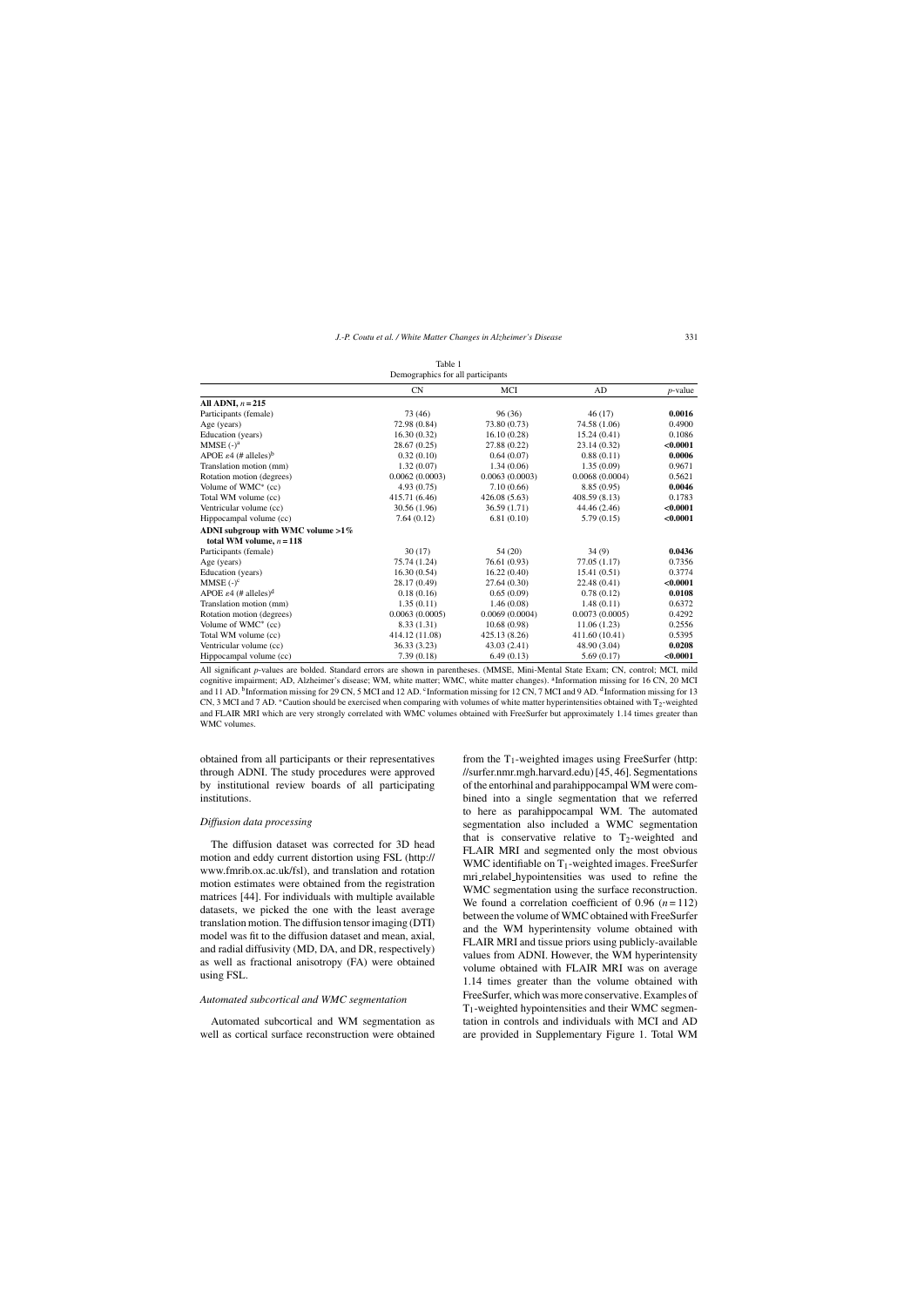volume, parahippocampal WM volume, ventricular volume (lateral ventricles), and hippocampal volume were normalized as a volume percentage of estimated total intracranial volume in each individual. The natural logarithm of the volume of WMC divided by total WM volume was used for all statistical analyses to obtain a more normalized distribution of this typically skewed measure. Additionally, FreeSurfer was used to extract measures of cortical thickness from cortical surface labels representing the regions that undergo thinning in early AD, previously described as the cortical signature of AD given the reliability of this effect across samples [1, 2, 47]. The average cortical thickness weighted by the surface area of each label has been used as a specific measure of cortical atrophy in AD and will be referred to here as the AD signature cortical thickness or simply as cortical thickness. This cortical signature did not include the hippocampus as this structure has unique anatomy compared to the regions of the cortical mantle modeled here as a two-dimensional sheet for the measurement of cortical thickness. Additionally, the hippocampus is a unique structure known to be vulnerable to both AD and vascular pathology [48, 49] and therefore may have unique properties compared to cortical structures included in the AD signature calculation (which includes neocortex as well as other types of cortex).

## *Registration procedures and normative data calculation*

The diffusion-weighted images were registered to the anatomical series using FreeSurfer boundary-based registration [50]. Average DTI metrics within the WMC segmentations were obtained for each individual in diffusion native space. A segmentation of the NAWM was created from the subtraction of the WMC segmentation from the total WM segmentation in native diffusion space. Furthermore, a WM skeleton mask was created using FSL Tract-Based Spatial Statistics [51] and was used to reduce partial volume effects when calculating average DTI values coming from both NAWM and parahippocampal WM in native diffusion space, as described in previous work [52]. Each individual's anatomical series was registered to the MNI152 common space using FSL FLIRT and FNIRT to allow comparison of the anatomical segmentations and extract group maps of the WMC prevalence in each voxel. Diffusion maps were warped to this common space using FSL to create normative diffusion maps by averaging maps from all subjects with a volume of WMC less than 1% of total WM volume.

These normative averages were then warped back to the native diffusion space of every subject. This procedure was performed to determine the difference between diffusion metrics inside WMC and normative diffusion metrics in the same regions for each individual, and therefore account for the varying inter-individual location of WMC in our analyses.

#### *Statistical analyses*

Statistical analyses were performed using JMP 10 statistical software (SAS Institute Inc., Cary, NC, USA). Post-hoc Tukey HSD tests were performed to assess for any significant differences between groups for the volume and DTI metrics of each structure, using age, gender, education [53], and motion measures (average translation and average rotation [44]) as covariates. Individuals with a volume of WMC less than 1% of total WM volume were excluded from statistical analyses of DTI metrics in WMC since they generally had few WMC voxels which were close to the ventricles and for which ROI averages of diffusion metrics were more similar to the ventricles, likely due to partial-volume effects. Strong correlations were observed between the AD signature cortical thickness, hippocampal, ventricular and total WM volumes and the volume of WMC (all significant pairwise, see Supplementary Figure 2). Therefore, general linear models including group, age, gender, education, motion measures, and these five measures were used to understand which individual measures explained the variance in diffusion metrics independently of all other variables. In addition, to account for the fact that variance in diffusion metrics might be explained by a phenomenon that is not unique to any individual measure, factor analysis (with VARIMAX) was performed to obtain the primary factors representing the different sources of covariation within these five measures. These significant factors were then used with the same covariates in general linear models to understand their associations with the diffusion metrics. Group by marker/factor interactions were not included as they were not significant when added to the models. All results were corrected for multiple comparisons with Bonferroni (3 WM regions/comparisons for group differences in volume and 3 WM regions  $x$  4 diffusion metrics = 12 primary comparisons for all results involving DTI) and estimated parameters were provided in the models in addition to *p*-values to ease interpretation. The same models including the number of APOE  $\varepsilon$ 4 alleles as an additional variable are presented as Supplementary Tables 1 and 2 in individuals with this information.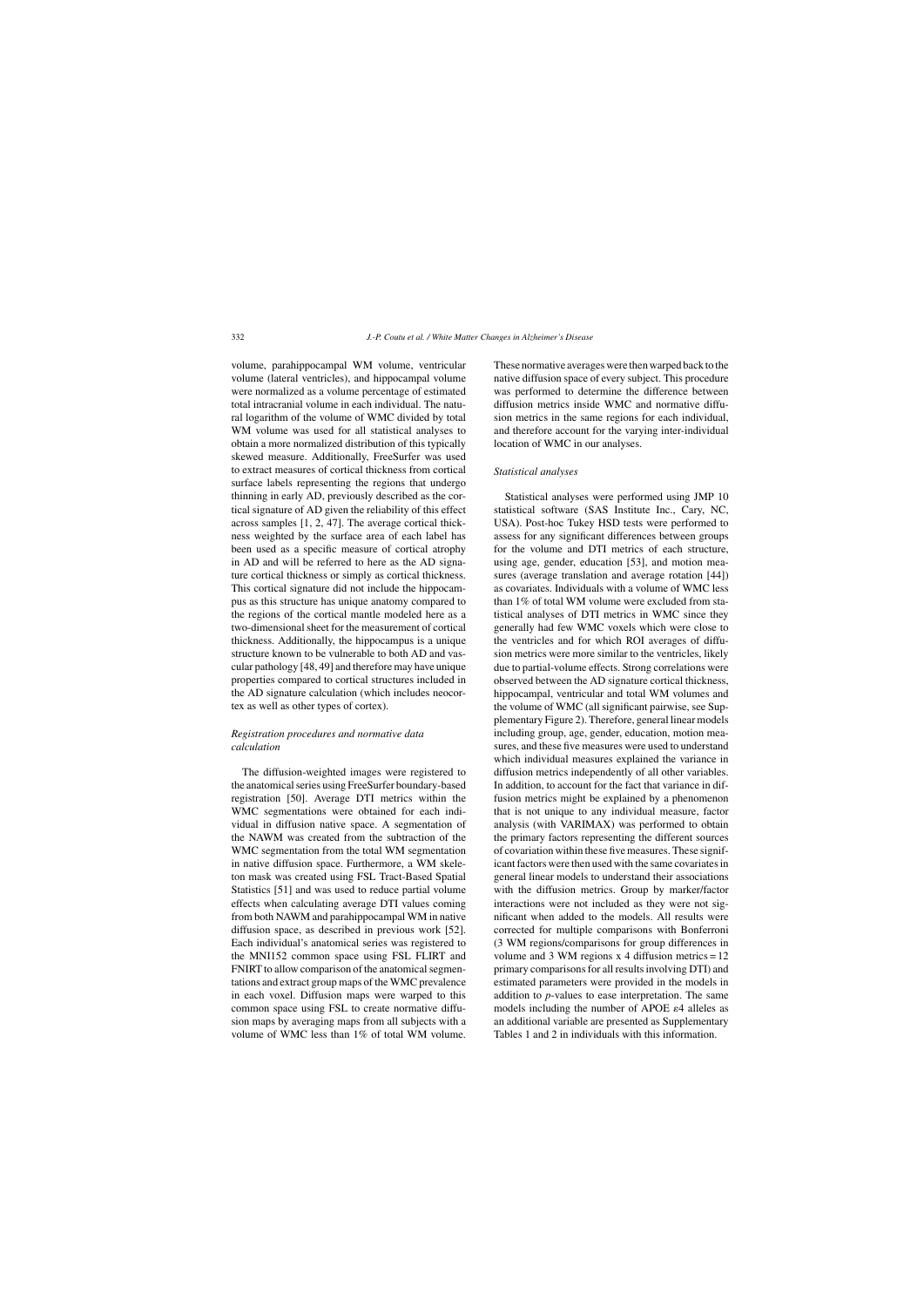#### *Alzheimer's Disease Neuroimaging Initiative*

Data used in the preparation of this article were obtained from the Alzheimer's Disease Neuroimaging Initiative (ADNI) database [\(http://adni.loni.usc.edu\)](http://adni.loni.usc.edu). The ADNI was launched in 2003 by the National Institute on Aging (NIA), the National Institute of Biomedical Imaging and Bioengineering (NIBIB), the Food and Drug Administration (FDA), private pharmaceutical companies and non-profit organizations, as a \$60 million, 5-year public-private partnership. The primary goal of ADNI has been to test whether serial MRI, positron emission tomography (PET), other biological markers, and clinical and neuropsychological assessment can be combined to measure the progression of MCI and early AD. Determination of sensitive and specific markers of very early AD progression is intended to aid researchers and clinicians to develop new treatments and monitor their effectiveness, as well as lessen the time and cost of clinical trials.

The Principal Investigator of this initiative is Michael W. Weiner, MD, VA Medical Center and University of California – San Francisco. ADNI is the result of efforts of many coinvestigators from a broad range of academic institutions and private corporations, and subjects have been recruited from over 50 sites across the U.S. and Canada. The initial goal of ADNI was to recruit 800 subjects but ADNI has been followed by ADNI-GO and ADNI-2. To date these three protocols have recruited over 1500 adults, ages 55 to 90, to participate in the research, consisting of cognitively normal older individuals, people with early or late MCI, and people with early AD. The follow up duration of each group is specified in the protocols for ADNI-1, ADNI-2 and ADNI-GO. Subjects originally recruited for ADNI-1 and ADNI-GO had the option to be followed in ADNI-2. For up-to-date information, see<http://www.adni-info.org>.

### **RESULTS**

### *Group differences in prevalence and tissue properties of WMC*

Qualitative examination suggested that the spatial distribution of WMC was similar across groups as previously described [10] (Fig. 1A). The subtractions between groups shown in Fig. 1B suggested greater prevalence of WMC in posterior areas for MCI compared to controls and greater prevalence of WMC in anterior areas for AD compared to MCI. However, voxel-wise differences in prevalence were only significant between AD and controls (corrected  $p < 0.05$ ) using FSL randomize with threshold-free cluster enhancement, not shown).

Group differences in volume of WMC were significant between AD and controls (corrected  $p < 0.01$ ) as shown in Fig. 2A. No significant group differences were observed for diffusion metrics within WMC. Normalization of diffusion measures to account for the differential location of the lesions across individuals reduced the standard error of group averages but group differences were still not significant. This is contrasted by several significant group differences in volume and diffusion properties for the parahippocampal WM as shown in Fig. 2B and a few significant group differences in total WM volume and NAWM diffusion properties as shown in Fig. 2C.

# *Associations between tissue properties of WMC and neuroimaging markers of AD*

In Model 1, we tested whether diffusion metrics of WMC were associated with neuroimaging markers to determine if they would be uniquely related to hippocampal volume and cortical thickness. We found significant associations between increased diffusivity of WMC and increased ventricular volume (MD, DA, DR: corrected  $p < 0.001$ ), decreased volume of WMC (MD, DR: corrected *p* < 0.05; DA: corrected *p* < 0.01) and decreased total WM volume (DR: corrected  $p < 0.05$ ), independently of each other (see Table 2 for details). No associations were significant between diffusion metrics of WMC and hippocampal volume or cortical thickness, with the exception of increased FA of WMC being associated with decreased cortical thickness (corrected *p* < 0.05).

In Model 2, we tested in comparison whether parahippocampal WM diffusion metrics were associated with neuroimaging markers to determine if they would be primarily related to hippocampal volume and cortical thickness. Increased diffusivity of parahippocampal WM was associated with hippocampal volume (MD, DR: corrected *p* < 0.01; DA: corrected  $p < 0.05$ ) (see Table 2 for details). We additionally found an association between total WM volume and FA of the parahippocampal WM (corrected  $p < 0.05$ ).

In Model 3, we tested whether NAWM diffusion metrics were associated with neuroimaging markers to confirm if they would be most associated with the volume of WMC as shown in prior work examining cognitively healthy older adults [54], but also possi-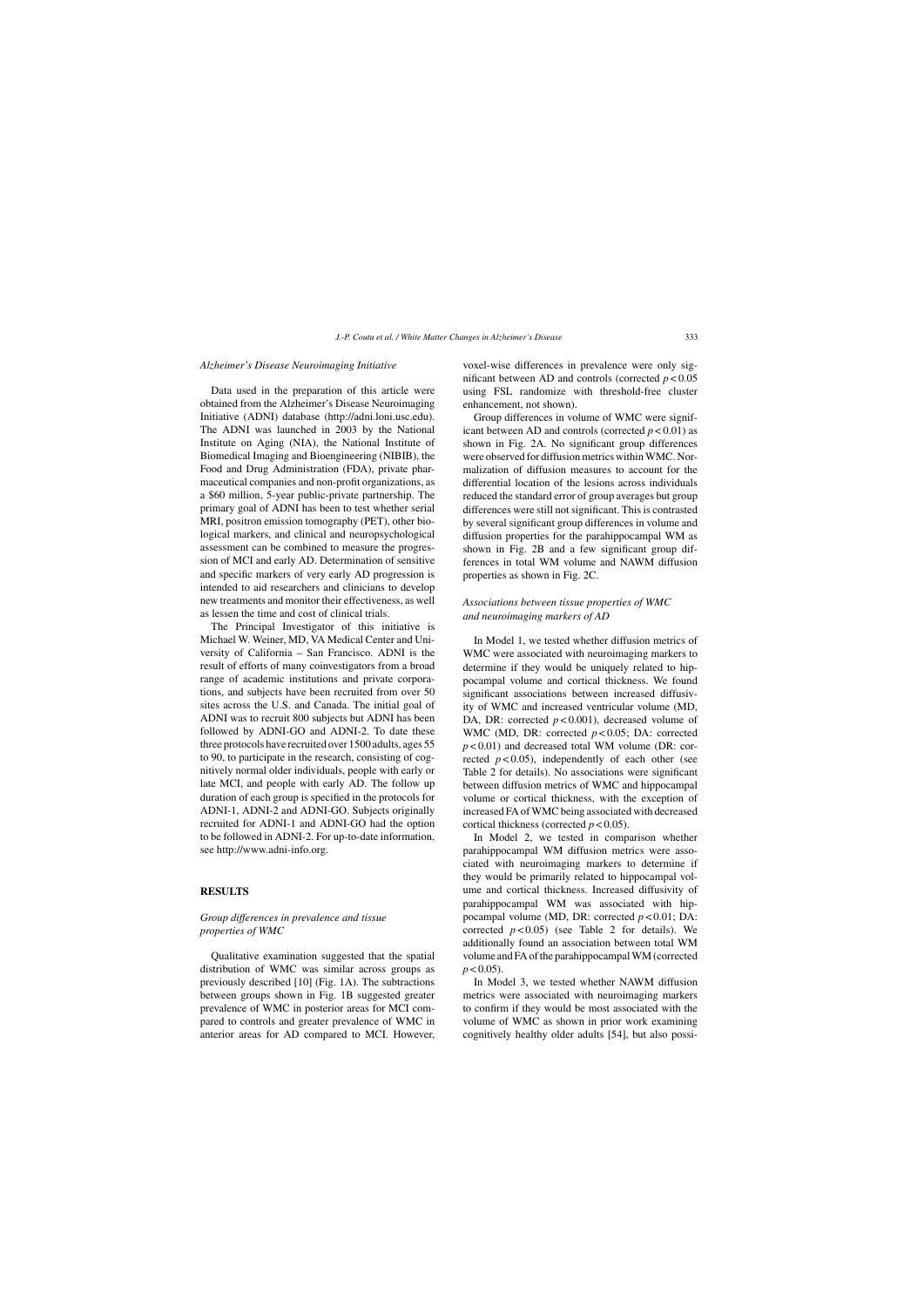

Fig. 1. A) Spatial prevalence of WMC in controls (CN) and individuals with mild cognitive impairment (MCI) and Alzheimer's disease (AD). Color scale varies from red to yellow, from when at least one participant has WMC to when 30% or more have WMC in a given voxel. The cap of 30% allows easier comparison of the diffuse differences between groups. B) Group differences in spatial prevalence of WMC. Color scale varies from light blue to blue for negative differences of –20 to –1 percentage points and from red to yellow for positive differences of 1 to 20 percentage points. All results are displayed in the common MNI152 space after using FSL FNIRT for proper nonlinear registration of the subcortical structures.



Fig. 2. Group comparisons of volume and diffusion measures of a) WMC, b) parahippocampal WM and c) NAWM. The volume of WMC is normalized to the total WM volume. Parahippocampal and total WM volumes are normalized by the eTIV. Group differences were statistically assessed with the post-hoc Tukey test for each volume and diffusion measure, correcting for age, gender, education and motion measures ( ∗, ∗∗ and ∗∗∗ for corrected *p* < 0.05, 0.01 and 0.001 respectively, † for uncorrected *p* < 0.05). The difference between diffusion properties of WMC and the corresponding diffusion properties in a non-lesioned normative brain is shown in addition to the absolute diffusion properties of WMC. The analyses involving diffusion measures in WMC were limited to individuals with a volume of WMC greater than 1% total WM volume. The log-transform of the normalized volume of WMC was used for statistical purposes. Standard error bars are shown. (MD, DA, and DR, mean, axial and radial diffusivity; FA, fractional anisotropy; WMC, white matter changes; WM, white matter; NAWM, normal-appearing white matter; eTIV, estimated total intracranial volume; CN, control; MCI, mild cognitive impairment; AD, Alzheimer's disease).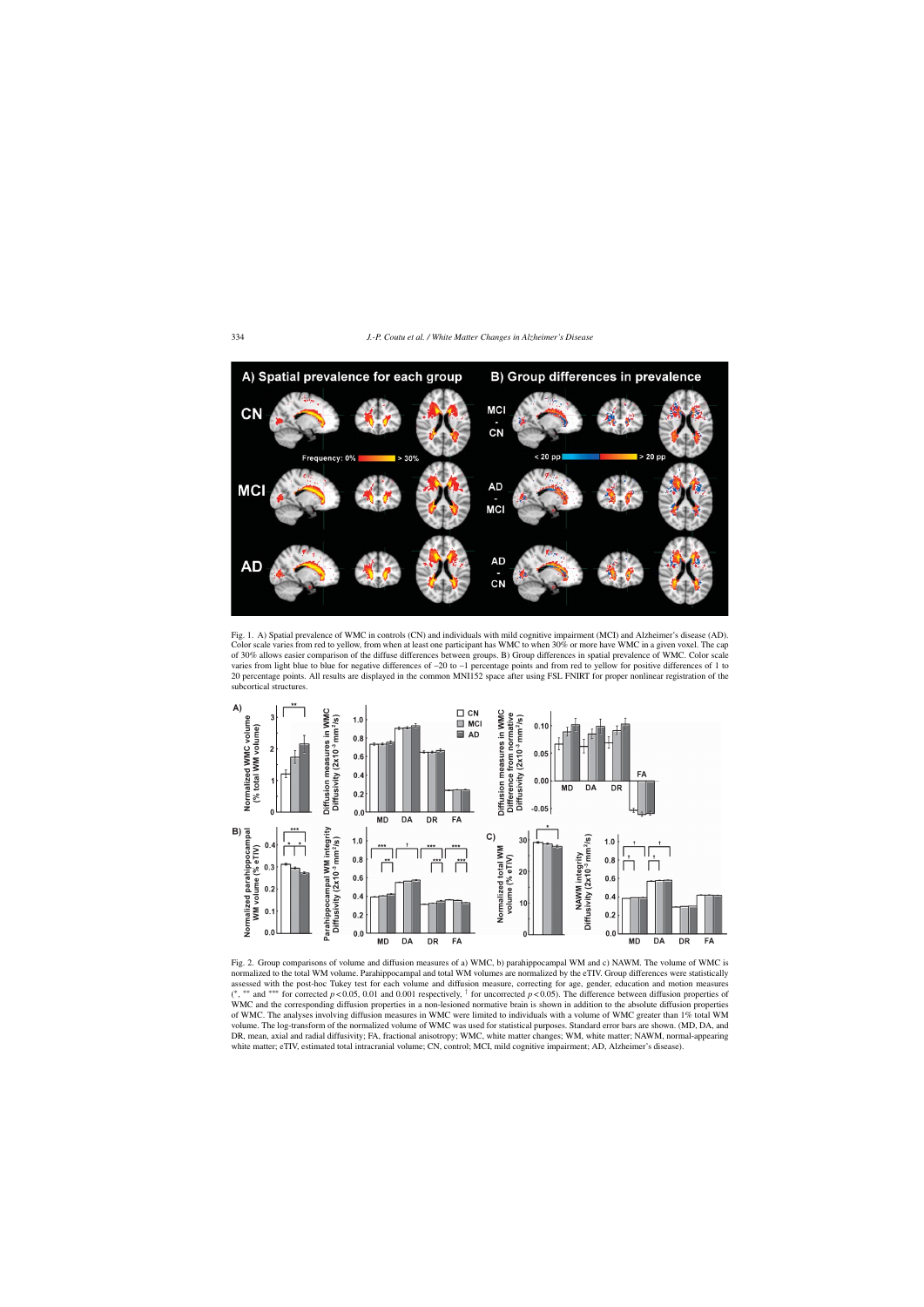Table 2

| Models of the diffusion parameters in WMC, parahippocampal and normal-appearing WM with all neuroimaging markers |                                                            |                        |                        |                        |  |  |
|------------------------------------------------------------------------------------------------------------------|------------------------------------------------------------|------------------------|------------------------|------------------------|--|--|
| Parameters                                                                                                       | MD $(\beta; p$ -value)                                     | DA $(\beta; p$ -value) | DR $(\beta; p$ -value) | FA $(\beta; p$ -value) |  |  |
| Model 1                                                                                                          | WMC (subgroup with volume >1% total WM volume, $n = 118$ ) |                        |                        |                        |  |  |
| Group (MCI)                                                                                                      | 0.03; 0.6332                                               | 0.04; 0.5480           | 0.02; 0.6976           | 0.01; 0.8862           |  |  |
| Group (AD)                                                                                                       | 0.11; 0.1604                                               | 0.07; 0.3995           | 0.14; 0.0912           | $-0.27; 0.0229$        |  |  |
| Age                                                                                                              | 0.07; 0.1938                                               | 0.04; 0.4654           | 0.08; 0.1118           | $-0.18; 0.0167$        |  |  |
| Gender (female)                                                                                                  | 0.04; 0.4210                                               | 0.03; 0.4923           | 0.04; 0.3949           | $-0.06; 0.3937$        |  |  |
| Education                                                                                                        | 0.10; 0.0280                                               | 0.08:0.0631            | 0.11; 0.0200           | $-0.12; 0.0831$        |  |  |
| Cortical thickness                                                                                               | 0.03; 0.6039                                               | $-0.01; 0.8331$        | 0.05; 0.3521           | $*$ -0.24; 0.0029      |  |  |
| Hippocampal vol.                                                                                                 | 0.08; 0.2628                                               | 0.07; 0.3264           | 0.08; 0.2439           | $-0.13; 0.2131$        |  |  |
| Ventricular volume                                                                                               | *** $0.55$ ; < 0.0001                                      | *** $0.60; < 0.0001$   | *** $0.51$ ; < 0.0001  | 0.15; 0.0712           |  |  |
| Volume of WMC                                                                                                    | $*$ -0.26; 0.0015                                          | $^{**}-0.27;0.0007$    | $*$ -0.25; 0.0026      | $-0.07; 0.4984$        |  |  |
| Total WM volume                                                                                                  | $-0.15; 0.0042$                                            | $-0.14; 0.0085$        | $*$ -0.16; 0.0036      | 0.12; 0.1270           |  |  |
| Norm. properties                                                                                                 | *** 0.55; < 0.0001                                         | *** $0.50;$ < $0.0001$ | *** $0.57;$ < 0.0001   | *** $0.61$ ; < 0.0001  |  |  |
| <b>Translation</b> motion                                                                                        | 0.21; 0.0218                                               | 0.13; 0.1435           | 0.26; 0.0069           | $^{**}-0.50; 0.0002$   |  |  |
| Rotation motion                                                                                                  | $-0.19; 0.0350$                                            | $-0.14; 0.1144$        | $-0.22; 0.0187$        | 0.29; 0.0254           |  |  |
| Model 2                                                                                                          | Parahippocampal WM (all, $n = 215$ )                       |                        |                        |                        |  |  |
| Group (MCI)                                                                                                      | $-0.08; 0.3057$                                            | $-0.02; 0.8662$        | $-0.11; 0.1425$        | 0.13; 0.0802           |  |  |
| Group (AD)                                                                                                       | 0.16; 0.1809                                               | 0.06; 0.6554           | 0.20; 0.0756           | $-0.23; 0.0367$        |  |  |
| Age                                                                                                              | 0.03; 0.6548                                               | $-0.00; 0.9909$        | 0.05; 0.4887           | $-0.11; 0.1210$        |  |  |
| Gender (female)                                                                                                  | $-0.01; 0.8554$                                            | $-0.06; 0.4412$        | 0.01; 0.8476           | $-0.11; 0.0633$        |  |  |
| Education                                                                                                        | 0.05; 0.4451                                               | 0.01; 0.8321           | 0.06; 0.2978           | $-0.10; 0.0900$        |  |  |
| Cortical thickness                                                                                               | $-0.11; 0.1440$                                            | $-0.02; 0.7771$        | $-0.15; 0.0391$        | 0.19; 0.0091           |  |  |
| Hippocampal vol.                                                                                                 | $*$ $-0.32; 0.0008$                                        | $*-0.31; 0.0038$       | $*$ $-0.30; 0.0007$    | 0.19; 0.0274           |  |  |
| Ventricular volume                                                                                               | 0.02; 0.8150                                               | 0.00; 0.9282           | 0.03; 0.7291           | 0.01; 0.9291           |  |  |
| Volume of WMC                                                                                                    | 0.13; 0.1038                                               | 0.15; 0.1004           | 0.11; 0.1361           | $-0.05; 0.5017$        |  |  |
| Total WM volume                                                                                                  | $-0.02; 0.8370$                                            | 0.11:0.2064            | $-0.08; 0.2762$        | $*0.23; 0.0012$        |  |  |
| <b>Translation</b> motion                                                                                        | $-0.01; 0.9051$                                            | 0.03; 0.8128           | $-0.03; 0.7428$        | 0.08; 0.4395           |  |  |
| Rotation motion                                                                                                  | 0.11; 0.3269                                               | 0.01; 0.9165           | 0.16; 0.1505           | $-0.25; 0.0216$        |  |  |
| Model 3                                                                                                          | Normal-appearing white matter (all, $n = 215$ )            |                        |                        |                        |  |  |
| Group (MCI)                                                                                                      | 0.11; 0.0994                                               | 0.17; 0.0323           | 0.09; 0.2027           | 0.02; 0.8058           |  |  |
| Group (AD)                                                                                                       | $-0.09; 0.3685$                                            | $-0.10; 0.4079$        | $-0.09; 0.3804$        | 0.07; 0.5049           |  |  |
| Age                                                                                                              | 0.09; 0.1603                                               | 0.13; 0.0694           | 0.07; 0.2754           | 0.00; 0.9891           |  |  |
| Gender (female)                                                                                                  | 0.05: 0.3410                                               | 0.06; 0.3216           | 0.05; 0.3855           | $-0.04; 0.5233$        |  |  |
| Education                                                                                                        | 0.10; 0.0574                                               | 0.10; 0.1040           | 0.10; 0.0550           | $-0.07; 0.2079$        |  |  |
| Cortical thickness                                                                                               | $-0.08; 0.2342$                                            | $-0.07; 0.3574$        | $-0.08; 0.2104$        | 0.03; 0.6393           |  |  |
| Hippocampal vol.                                                                                                 | $-0.05; 0.5035$                                            | $-0.16; 0.0741$        | $-0.00; 0.9772$        | $-0.09; 0.2914$        |  |  |
| Ventricular volume                                                                                               | 0.04; 0.5349                                               | 0.11; 0.1534           | 0.01; 0.8824           | 0.11; 0.1174           |  |  |
| Volume of WMC                                                                                                    | *** 0.36; < 0.0001                                         | 0.20; 0.0108           | *** 0.42; < 0.0001     | ***-0.51; <0.0001      |  |  |
| Total WM volume                                                                                                  | $-0.14; 0.0323$                                            | $-0.02; 0.7400$        | $*$ -0.19; 0.0033      | $*** 0.23; 0.0005$     |  |  |
| <b>Translation</b> motion                                                                                        | $-0.15; 0.1322$                                            | $-0.29; 0.0100$        | $-0.08; 0.4058$        | –0.16; 0.1094          |  |  |
| Rotation motion                                                                                                  | *** 0.40; < 0.0001                                         | *** 0.48; < 0.0001     | ** 0.36; 0.0003        | $-0.16; 0.1068$        |  |  |

All continuous variables were standardized prior to applying the model for easier comparison of parameter estimates ( $\beta$ ). Uncorrected *p*-values are presented and significant associations with corrected *p* < 0.05 are bolded (∗, ∗∗ and ∗∗∗ for corrected *p* < 0.05, 0.01 and 0.001 respectively). Associations with uncorrected  $p < 0.05$  are italicized. (WMC, white matter changes; WM, white matter).

bly minimally associated with hippocampal volume and cortical thickness. As expected, we found significant associations between greater volume of WMC and both greater NAWM diffusivity and lower NAWM FA (MD, DR, FA: corrected  $p < 0.001$ ). However, we also found additional, independent associations between lower total WM volume and both greater DR (corrected  $p < 0.05$ ) and lower FA (corrected  $p < 0.01$ ) and no associations involving either hippocampal volume or cortical thickness(see Table 2 for details).

Of note, group determination was not found to be significant in any model. There were no significant group by imaging marker interactions when they were included in any of the models.

# *Classes of degenerative change and associations with tissue properties of WMC*

Factor analysis yielded two significant factors (Table 3). Both factors showed a high loading from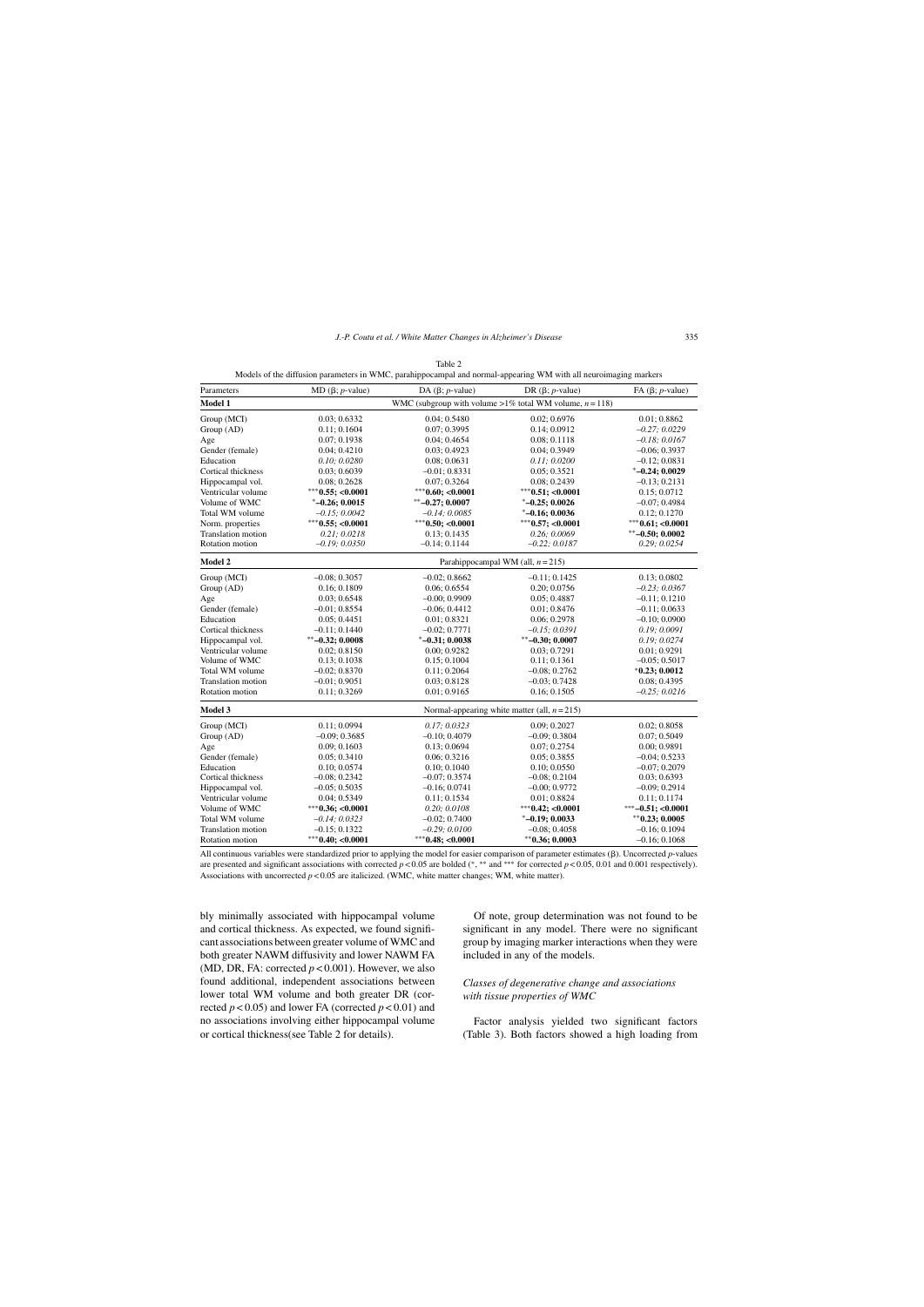|                     |  |  |  | Table 3 |                                                              |  |  |
|---------------------|--|--|--|---------|--------------------------------------------------------------|--|--|
|                     |  |  |  |         | Factor analysis of highly correlated neuroimaging markers in |  |  |
| Alzheimer's disease |  |  |  |         |                                                              |  |  |

| Parameters         | Factor 1 | Factor 2 |
|--------------------|----------|----------|
| Volume of WMC      | $-0.642$ | $-0.270$ |
| Total WM volume    | 0.694    | 0.052    |
| Ventricular volume | $-0.685$ | $-0.288$ |
| Hippocampal volume | 0.630    | 0.405    |
| Cortical thickness | 0.225    | 0.946    |

Coefficients higher than 0.40 are bolded to indicate the most important markers contributing to each significant factor. (WMC, white matter changes; WM, white matter).

hippocampal volume. Factor 1 otherwise included high loadings ( $>0.4$ ) from volume of WMC, total WM volume, and ventricular volume, reflecting processes that are demonstrated in prior work to change with age and vascular disease in particular for volume of WMC [9, 19–26]. Factor 2 included the AD signature cortical thickness in addition to the hippocampal volume and therefore represented processes that are often used as imaging estimates of neurodegenerative changes in AD. Both factors were altered in individuals with AD compared to controls. Factor 1 had a stronger age effect and a weaker MMSE effect than Factor 2. See Fig. 3 for details.

In Model 4, we tested whether diffusion metrics of WMC were associated with any or both factors to determine if they would be related to the 'age- and vascular-associated' factor (Factor 1) and unrelated to the 'neurodegenerative' factor (Factor 2). We found strong significant associations between diffusivity of WMC and Factor 1 (MD, DA, DR: corrected *p* < 0.001) while DA and FA of WMC showed an association with Factor 2 (DA: corrected *p* < 0.01; FA: corrected  $p < 0.001$ ) (see Table 4 for details).

In Model 5, we tested in comparison whether parahippocampal WM diffusion metrics were associated with any or both factors to determine if they would be mainly related to the 'neurodegenerative' factor (Factor 2). However, significant associations were found between parahippocampal WM diffusion metrics and both Factor 1 (MD, DR, FA: corrected *p* < 0.001) and Factor 2 (DR, FA: corrected *p* < 0.01; MD: corrected  $p < 0.05$ ), independently of each other (see Table 4 for details).

In Model 6, we tested whether NAWM diffusion metrics were associated with any or both factors to determine if they would be mainly related to the 'age- and vascular-associated' factor (Factor 1) and minimally associated with the 'neurodegenerative' factor (Factor 2). We found significant associations between all diffusion measures in NAWM and Factor 1

(MD, DR, and FA: corrected *p* < 0.001; DA: corrected *p* < 0.01) and weaker associations between NAWM diffusivity and Factor 2 (MD, DR: corrected  $p < 0.05$ ). Factor 2 had an effect size on diffusivity values averaging less than half the effect size of Factor 1 (see Table 4 for details).

Of note, group determination was not found to be significant in any model. There were no significant group by imaging marker interactions when they were included in any of the models.

### **DISCUSSION**

We observed in this study that individuals with AD had greater volumes of WMC than non-demented older adults as demonstrated in prior work; however, the diffusion values within WMC did not differ across groups. Parahippocampal WM, which may be more likely to undergo changes secondary to medial temporal cortex neurodegeneration as part of classical AD, showed consistent group differences for all diffusion metrics, which were most correlated with hippocampal volume. Diffusion measures of WMC correlated instead significantly with ventricular, WMC, and total WM volumes independently. Furthermore, we demonstrated two independent classes of degenerative changes in AD through factor analysis of hippocampal volume, AD signature cortical thickness, ventricular volume, total WM volume, and volume of WMC. One factor was more strongly associated with age and diffusivity and total volume of WMC, which are typically presumed to be of vascular origin; yet the factor was strongly affected in individuals with AD compared to controls. The second factor was more strongly related to MMSE and imaging markers of AD neurodegeneration, such as cortical thickness, and was associated with worse parahippocampal WM microstructure. Critically, a significant amount of variance in two commonly examined markers of change in AD, ventricular volume and hippocampal volume, factored with the volume of WMC and therefore demonstrated a potential degenerative link between vascular conditions and changes commonly attributed to classical AD neurodegenerative processes. As hippocampal volume was retained as an important marker in both factors, we further investigated its major determinants. Greater age, reduced AD signature cortical thickness, reduced total WM volume, and greater ventricular and WMC volumes were all associated with a lower hippocampal volume and each accounted for significant, independent additional variance explained, even when taking into account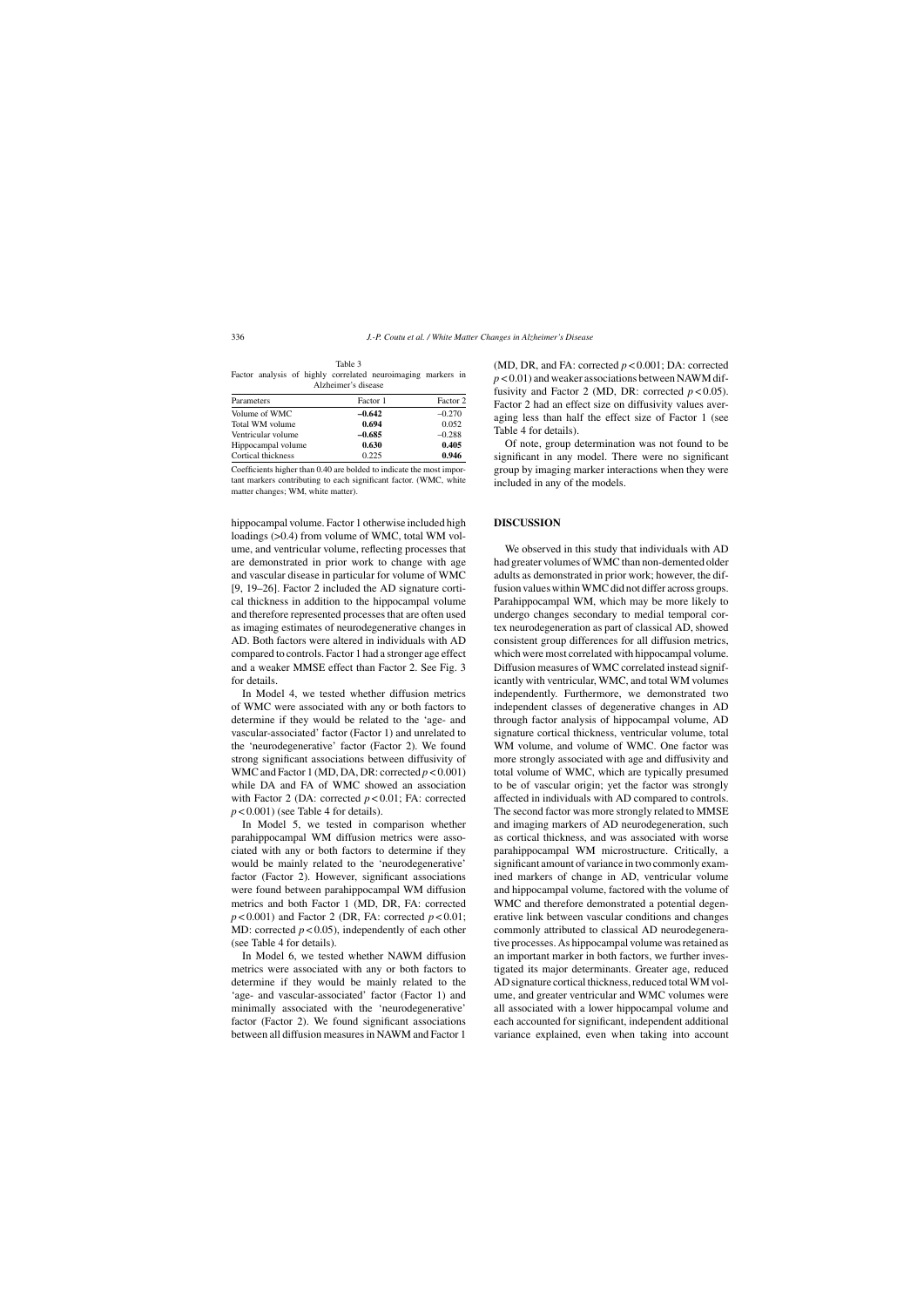

Fig. 3. Factor scores in relation to a) group, b) age and c) Mini-Mental State Examination (MMSE). Controls (CN), individuals with mild cognitive impairment (MCI) and Alzheimer's disease (AD) are shown respectively in white, light gray, and dark gray. The presence of group differences was statistically confirmed using ANOVA and the Steiger z test confirmed that Factor 1 had a stronger age effect (*p* < 0.001) and a weaker MMSE effect  $(p < 0.01)$  than Factor 2. Standard error bars are shown.

group determination in the model. These associations, especially with age, WMC, and total WM volumes, might be key to understanding the presumed vascular component of AD pathogenesis and its influence on the hippocampus [48, 49] and require further investigation.

The current results demonstrate the need for better understanding of the increase in ventricular and WMC volumes observed in MCI and AD. Indeed, ventricular enlargement better explained the diffusion measures in WMC than any other variable including volume of WMC and total WM volume, and was mainly related to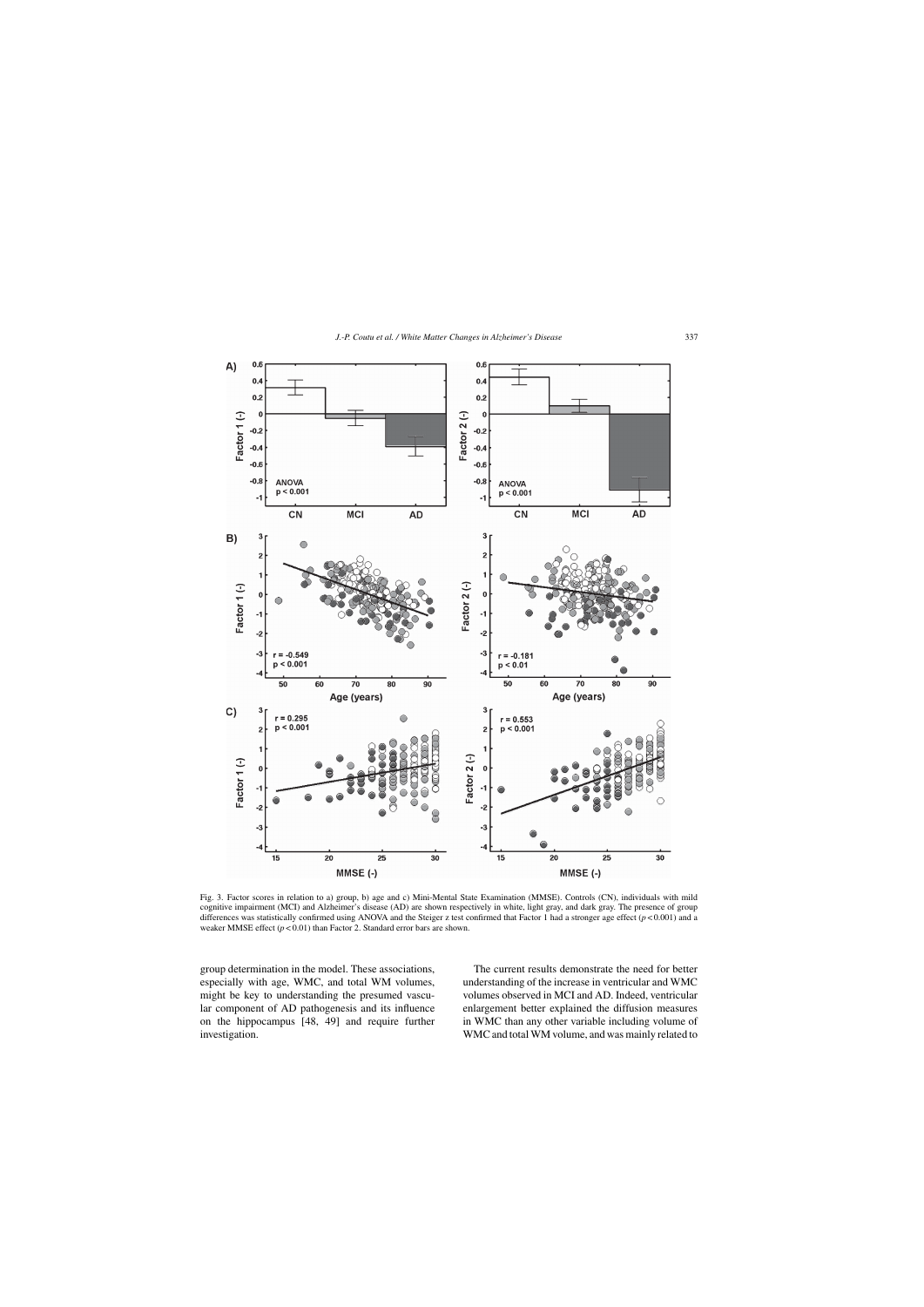| Parameters                | MD $(\beta; p-value)$                                      | DA $(\beta; p$ -value)  | DR $(\beta; p$ -value) | FA $(\beta; p$ -value)  |  |  |
|---------------------------|------------------------------------------------------------|-------------------------|------------------------|-------------------------|--|--|
| Model 4                   | WMC (subgroup with volume >1% total WM volume, $n = 118$ ) |                         |                        |                         |  |  |
| Group (MCI)               | 0.01; 0.8798                                               | 0.02; 0.7787            | 0.00; 0.9526           | 0.02; 0.8207            |  |  |
| Group (AD)                | $-0.05; 0.6085$                                            | $-0.10; 0.2634$         | $-0.01; 0.9043$        | $-0.25; 0.0296$         |  |  |
| Age                       | $-0.00; 0.9990$                                            | $-0.02; 0.7591$         | 0.01: 0.8300           | $*-0.22; 0.0032$        |  |  |
| Gender (female)           | 0.05; 0.3867                                               | 0.05: 0.3649            | 0.05: 0.3834           | $-0.12; 0.0967$         |  |  |
| Education                 | 0.13; 0.0202                                               | 0.11; 0.0499            | 0.14; 0.0129           | $-0.11; 0.1103$         |  |  |
| Factor 1                  | ***-0.50; <0.0001                                          | ***-0.52; <0.0001       | ***-0.47; <0.0001      | $-0.10; 0.2073$         |  |  |
| Factor 2                  | $-0.17; 0.0050$                                            | $*$ $-0.23; 0.0003$     | $-0.14; 0.0262$        | ***-0.32; <0.0001       |  |  |
| Norm. properties          | *** $0.88$ ; < $0.0001$                                    | *** 0.85; < 0.0001      | *** 0.88; < 0.0001     | *** $0.57$ ; <0.0001    |  |  |
| Translation motion        | 0.06; 0.5509                                               | $-0.02; 0.8665$         | 0.11; 0.2917           | $*$ -0.49; 0.0003       |  |  |
| Rotation motion           | $-0.12; 0.2770$                                            | $-0.06; 0.5828$         | $-0.15; 0.1672$        | 0.29; 0.0360            |  |  |
| Model 5                   | Parahippocampal WM (all, $n = 215$ )                       |                         |                        |                         |  |  |
| Group (MCI)               | $-0.06; 0.4451$                                            | 0.01; 0.9214            | $-0.09; 0.2168$        | 0.12; 0.0989            |  |  |
| Group (AD)                | 0.24; 0.0390                                               | 0.14; 0.2821            | 0.28; 0.0121           | $-0.28; 0.0098$         |  |  |
| Age                       | 0.06; 0.3914                                               | 0.03; 0.7563            | 0.08; 0.2599           | $-0.14; 0.0416$         |  |  |
| Gender (female)           | $-0.05; 0.4092$                                            | $-0.11; 0.1036$         | $-0.02; 0.7927$        | $-0.12; 0.0294$         |  |  |
| Education                 | 0.04; 0.5012                                               | 0.01; 0.9297            | 0.06; 0.3269           | $-0.10; 0.0909$         |  |  |
| Factor 1                  | *** $-0.32$ ; <0.0001                                      | $-0.19; 0.0317$         | ***-0.36; <0.0001      | ***0.35; <0.0001        |  |  |
| Factor 2                  | $*$ -0.22; 0.0019                                          | $-0.13; 0.0991$         | $*$ $-0.25; 0.0002$    | $*$ $0.24; 0.0003$      |  |  |
| <b>Translation</b> motion | 0.04; 0.7069                                               | 0.10; 0.4426            | 0.01;0.9173            | 0.07; 0.5302            |  |  |
| Rotation motion           | 0.07; 0.5298                                               | $-0.04; 0.7845$         | 0.12: 0.2564           | $-0.24; 0.0274$         |  |  |
| Model 6                   | Normal-appearing white matter (all, $n = 215$ )            |                         |                        |                         |  |  |
| Group (MCI)               | 0.12; 0.0935                                               | 0.17; 0.0243            | 0.09; 0.2087           | 0.01; 0.8535            |  |  |
| Group (AD)                | $-0.14; 0.1812$                                            | $-0.09; 0.4349$         | $-0.15; 0.1297$        | 0.16; 0.1469            |  |  |
| Age                       | 0.13; 0.0381                                               | 0.14; 0.0409            | 0.12; 0.0534           | $-0.08; 0.2365$         |  |  |
| Gender (female)           | 0.06; 0.2490                                               | 0.04; 0.5131            | 0.07; 0.1881           | $-0.08; 0.1667$         |  |  |
| Education                 | 0.08; 0.1431                                               | 0.09; 0.1312            | 0.07; 0.1834           | $-0.03; 0.6176$         |  |  |
| Factor 1                  | ***-0.44; <0.0001                                          | $*$ $-0.35; 0.0003$     | ***-0.46; <0.0001      | *** $0.39$ ; < $0.0001$ |  |  |
| Factor 2                  | $*$ -0.19; 0.0023                                          | $-0.18; 0.0066$         | $*$ -0.18; 0.0029      | 0.10; 0.1356            |  |  |
| <b>Translation</b> motion | $-0.13; 0.1977$                                            | $-0.27; 0.0166$         | $-0.06; 0.5319$        | $-0.19; 0.0917$         |  |  |
| Rotation motion           | $*$ $*$ 0.40; 0.0001                                       | *** $0.46$ ; < $0.0001$ | $*$ $*$ 0.35; 0.0006   | $-0.16; 0.1407$         |  |  |

Table 4 Models of the diffusion parameters in WMC, parahippocampal and normal-appearing WM with factors extracted from the neuroimaging markers

All continuous variables were standardized prior to applying the model for easier comparison of parameter estimates ( $\beta$ ). Uncorrected *p*-values are presented and significant associations with corrected *p* < 0.05 are bolded (∗, ∗∗ and ∗∗∗ for corrected *p* < 0.05, 0.01 and 0.001 respectively). Associations with uncorrected  $p < 0.05$  are italicized. (WMC, white matter changes; WM, white matter).

an increase in average diffusivity. Diffusivity of WMC also seemed to be increased with decreased volume of WMC; however, this effect was apparent only as an independent effect from ventricular volume and total WM volume, which were also included in the general linear model. Without those covariates, greater volume of WMC indeed related to greater diffusivity within WMC (not shown). Furthermore, once the underlying process shared by these imaging markers was commonly represented by the 'age- and vascularassociated' factor, greater volume of WMC, as part of that factor, related to greater diffusivity of WMC. It is still interesting to note that some residual variance of WMC diffusivity was accounted for by WMC volume as an independent effect from this common factor, suggesting possibly two types of WMC such as mild and diffuse WMC and more severe, localized WMC. Similarly, both total WM and ventricular volumes also had independent associations with diffusivity of WMC. Interestingly, group differences in diffusion metrics of WMC could have been expected given the group differences in ventricular volume and volume of WMC and their associations with diffusion metrics of WMC. However, this is likely due to some degree to the residual variance not explained by the correlation between diffusion metrics of WMC and both ventricular and WMC volume and to group differences in diffusion metrics of WMC being simply slightly under significance threshold. Diffusion metrics of WMC also tracked better with ventricular volume, volume of WMC, and total WM volume than with group differentiation, despite the fact those imaging markers were affected with disease. It is also interesting to note that the associations between imaging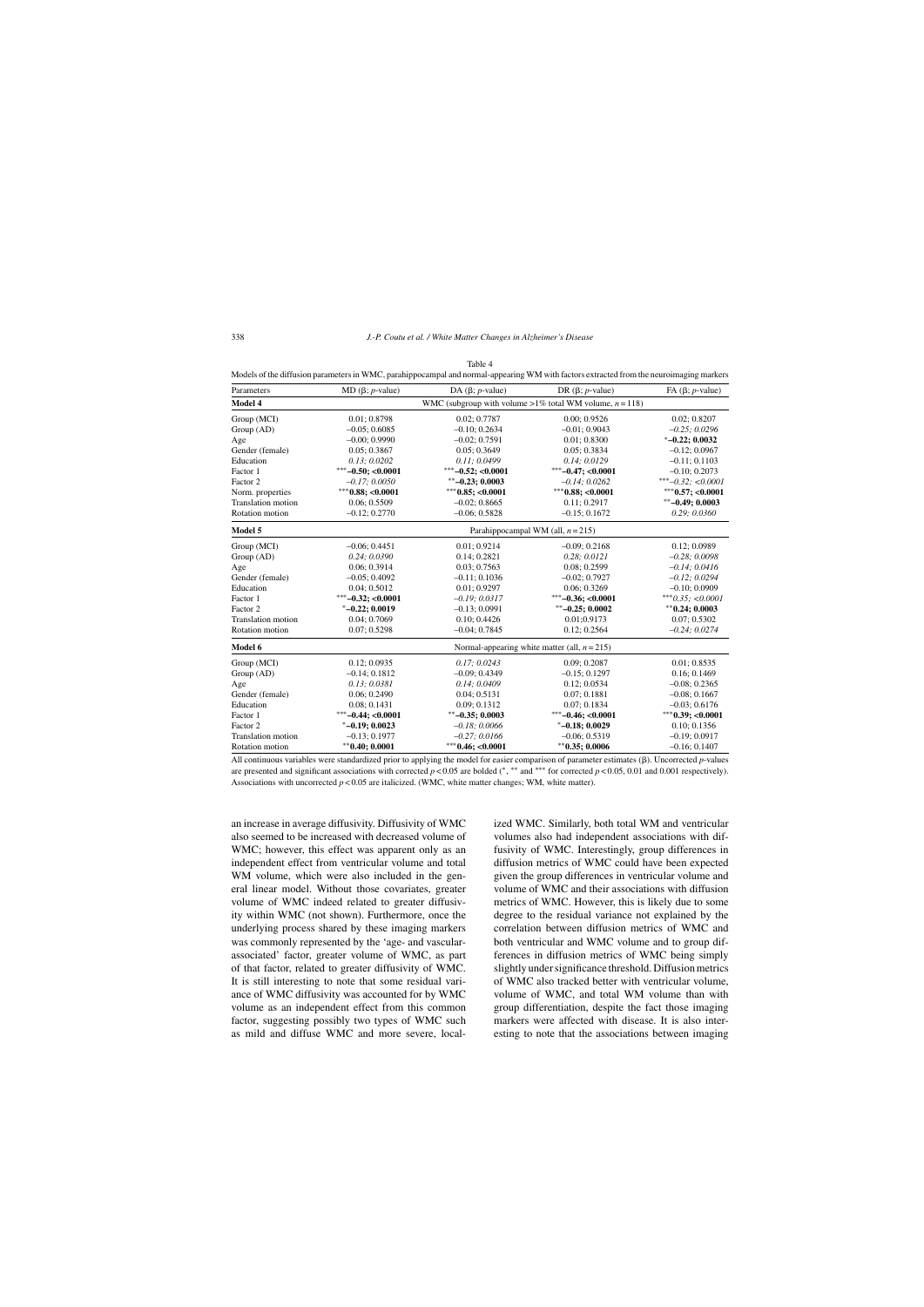markers and diffusion metrics did not differ significantly between groups. Finally, while there was an association between FA of WMC and regional cortical thickness, it was in the opposite direction than would be expected in the case of a neurodegenerative effect (increased FA was associated with reduced cortical thickness). While this effect should be further investigated, it remains that there was a much stronger effect size of the 'age- and vascular-associated' factor than the 'neurodegenerative' factor on the diffusivity of WMC (nearly by a factor of three). Similarly, the effect size of the 'age- and vascular-associated' factor was greater than the effect size of the 'neurodegenerative' factor on diffusion measures of both parahippocampal WM and NAWM, though to a lesser degree than on diffusion measures of WMC. These results hint at a dissociation between the presumed neurodegenerative effects of AD and the microstructural changes of WM and especially of the more prevalent WMC observed in AD.

One phenomenon we speculate may explain the strong relationship found in this study between increasing ventricular volume and diffusivity of WMC, independently of decreasing total WM volume, is the denudation of the ventricular ependyma, which is severe in AD [8] and may permit leakage of cerebrospinal fluid into the WM tissue as suggested in prior work [8, 55]. Other potential causes of water dysregulation have been recently investigated in the context of AD and could explain the association between the diffusivity in WMC and ventricular volume [56]. In particular, increased or dysregulated aquaporin expression of the subependymal cells and other cells lining the lateral ventricles [57] as well as blood-brain barrier disruption [58, 59] may also lead concurrently to ventricular expansion and the formation of edema in WMC [60]. It is possible that overall dysfunction of the ventricular lining might be a precipitating factor or provide a 'second hit' to more classical AD neurodegenerative processes in the development of clinically diagnosed AD. However, clinical manifestation of AD in the relative absence of WMC has been reportedly observed and therefore such lesions may not be a necessary component of the disorder.

To our knowledge, this is the first report that takes into account the diffusion properties of the normative anatomy. Specifically, diffusion values within WMC were strongly dependent on the normative values which varied with the underlying anatomy (e.g., in regions with single straight fibers versus crossing fibers), underlying the importance of considering these values when calculating the degree of tissue damage within WMC.

The current work is limited in that the findings are cross-sectional and do not provide information about the mechanisms of the associations reported. Follow-up longitudinal and interventional work would be valuable to determine whether these associations continue to track with time and whether a therapeutic reduction in one type of change is followed by a reduction in one or more of the associated markers. Another limitation is the possible inclusion of lacunar infarcts in the segmentation of WMC as those are also hypointense on  $T_1$ -weighted imaging. However, they have lower prevalence and much lower volume than more common WMC identified as WM hyperintensity on  $T_2$ -weighted and FLAIR imaging. While lacunar infarcts may be responsible for the relationship between decreasing volume of WMC and increasing diffusivity of WMC, this association was independent of the key association between greater ventricular volume and greater diffusivity of WMC. Regardless of these limitations, the current work demonstrates that WMC are linked to other traditional imaging markers of AD and provide novel information about the complex inter-associational properties of several known markers of AD potentially providing information about multiple 'classes' of partially independent degenerative change to be targeted for therapeutic intervention.

## **ACKNOWLEDGMENTS**

We would like to thank Paul J. Wilkens for his help with the processing of the diffusion images. This study was supported by the NIH grant R01NR010827 and by Biogen Idec using resources provided by NIH grants NS042861, NS058793 and by the Center for Functional Neuroimaging Technologies, P41RR14075, a P41 Regional Resource supported by the Biomedical Technology Program of the National Center for Research Resources (NCRR), NIH. This work also involved the use of instrumentation supported by the NCRR Shared Instrumentation Grant Program and/or High-End Instrumentation Grant Program; specifically, grant numbers S10RR021110, S10RR023401, S10RR019307, S10RR019254 and S10RR023043. J.P.C. was supported by the Fonds Québécois de la Recherche – Santé and by the HST IDEA2 Program supported by the Peter C. Farrell (1967) Fund.

Authors' disclosures available online [\(http://j-alz.](http://j-alz.com/manuscript-disclosures/15-0306r3) [com/manuscript-disclosures/15-0306r3](http://j-alz.com/manuscript-disclosures/15-0306r3)).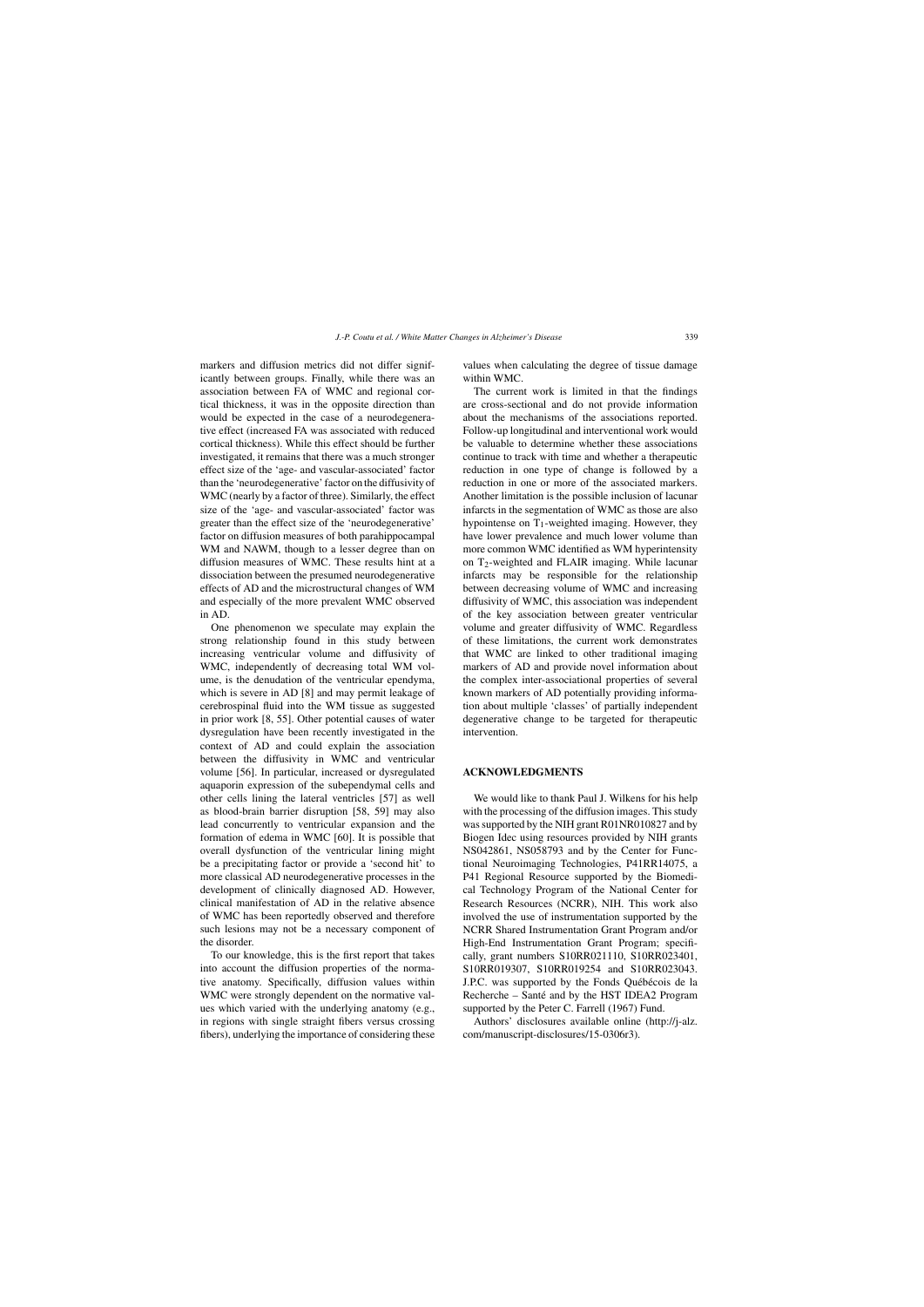Data collection and sharing for this project was funded by the Alzheimer's Disease Neuroimaging Initiative (ADNI) (NIH Grant U01 AG024904) and DOD ADNI (Department of Defense award number W81XWH-12-2-0012). ADNI is funded by the National Institute on Aging, the National Institute of Biomedical Imaging and Bioengineering, and through generous contributions from the following: Alzheimer's Association; Alzheimer's Drug Discovery Foundation; Araclon Biotech; BioClinica, Inc.; Biogen Idec Inc.; Bristol-Myers Squibb Company; Eisai Inc.; Elan Pharmaceuticals, Inc.; Eli Lilly and Company; EuroImmun; F. Hoffmann-La Roche Ltd and its affiliated company Genentech, Inc.; Fujirebio; GE Healthcare; IXICO Ltd.; Janssen Alzheimer Immunotherapy Research & Development, LLC.; Johnson & Johnson Pharmaceutical Research & Development LLC.; Medpace, Inc.; Merck & Co., Inc.; Meso Scale Diagnostics, LLC.; NeuroRx Research; Neurotrack Technologies; Novartis Pharmaceuticals Corporation; Pfizer Inc.; Piramal Imaging; Servier; Synarc Inc.; and Takeda Pharmaceutical Company. The Canadian Institutes of Health Research is providing funds to support ADNI clinical sites in Canada. Private sector contributions are facilitated by the Foundation for the National Institutes of Health [\(http://www.fnih.org](http://www.fnih.org)). The grantee organization is the Northern California Institute for Research and Education, and the study is coordinated by the Alzheimer's Disease Cooperative Study at the University of California, San Diego. ADNI data are disseminated by the Laboratory for Neuro Imaging at the University of Southern California.

# **SUPPLEMENTARY MATERIAL**

The supplementary material is available in the electronic version of this article: [http://dx.doi.org/](http://dx.doi.org/10.3233/JAD-150306) [10.3233/JAD-150306](http://dx.doi.org/10.3233/JAD-150306).

#### **REFERENCES**

- [1] Bakkour A, Morris JC, Dickerson BC (2009) The cortical signature of prodromal AD: Regional thinning predicts mild AD dementia. *Neurology* **72**, 1048-1055.
- [2] Dickerson BC, Stoub TR, Shah RC, Sperling RA, Killiany RJ, Albert MS, Hyman BT, Blacker D, Detoledo-Morrell L (2011) Alzheimer-signature MRI biomarker predicts AD dementia in cognitively normal adults. *Neurology* **76**, 1395-1402.
- [3] Jack CR Jr, Petersen RC, Xu YC, O'Brien PC, Smith GE, Ivnik RJ, Boeve BF, Waring SC, Tangalos EG, Kokmen E (1999) Prediction of AD with MRI-based hippocampal volume in mild cognitive impairment. *Neurology* **52**, 1397-1403.
- [4] Whitwell JL, Shiung MM, Przybelski SA, Weigand SD, Knopman DS, Boeve BF, Petersen RC, Jack CR Jr (2008) MRI patterns of atrophy associated with progression to AD in amnestic mild cognitive impairment. *Neurology* **70**, 512-520.
- Kantarci K, Weigand SD, Przybelski SA, Shiung MM, Whitwell JL, Negash S, Knopman DS, Boeve BF, O'Brien PC, Petersen RC, Jack CR Jr (2009) Risk of dementia in MCI: Combined effect of cerebrovascular disease, volumetric MRI and 1H MRS. *Neurology* **72**, 1519-1525.
- [6] Archer HA, Edison P, Brooks DJ, Barnes J, Frost C, Yeatman T, Fox NC, Rossor MN (2006) Amyloid load and cerebral atrophy in Alzheimer's disease: An 11C-PIB positron emission tomography study. *Ann Neurol* **60**, 145-147.
- [7] Jack CR Jr, Dickson DW, Parisi JE, Xu YC, Cha RH, O'Brien PC, Edland SD, Smith GE, Boeve BF, Tangalos EG, Kokmen E, Petersen RC (2002) Antemortem MRI findings correlate with hippocampal neuropathology in typical aging and dementia. *Neurology* **58**, 750-757.
- Scheltens P, Barkhof F, Leys D, Wolters EC (1995) Histopathologic correlates of white matter changes on MRI in Alzheimer's disease and normal aging. *Neurology* **45**, 883- 888.
- [9] Yoshita M, Fletcher E, Harvey D, Ortega M, Martinez O, Mungas DM, Reed BR, DeCarli CS (2006) Extent and distribution of white matter hyperintensities in normal aging, MCI, and AD. *Neurology* **67**, 2192-2198.
- [10] Holland CM, Smith EE, Csapo I, Gurol ME, Brylka DA, Killiany RJ, Blacker D, Albert MS, Guttmann CRG, Greenberg SM (2008) Spatial distribution of white-matter hyperintensities in Alzheimer disease, cerebral amyloid angiopathy, and healthy aging. *Stroke* **39**, 1127-1133.
- [11] Smith EE, Egorova S, Blacker D, Killiany RJ, Muzikansky A, Dickerson BC, Tanzi RE, Albert MS, Greenberg SM, Guttmann CRG (2008) Magnetic resonance imaging white matter hyperintensities and brain volume in the prediction of mild cognitive impairment and dementia. *Arch Neurol* **65**, 94-100.
- [12] Provenzano FA, Muraskin J, Giuseppe T, Narkhede A, Wasserman BT, Griffith EY, Guzman VA, Meier IB, Zimmerman ME, Brickman AM (2013) White matter hyperintensities and cerebral amyloidosis: Necessary and sufficient for clinical expression of Alzheimer disease? *JAMA Neurol* **70**, 455-461.
- [13] Brickman AM, Provenzano FA, Muraskin J, Manly JJ, Blum S, Apa Z, Stern Y, Brown T, Luchsinger J, Mayeux R (2012) Regional white matter hyperintensity volume, not hippocampal atrophy, predicts incident Alzheimer disease in the community. *Arch Neurol* **69**, 1621-1627.
- [14] Mortamais M, Artero S, Ritchie K (2014) White matter hyperintensities as early and independent predictors of Alzheimer's disease risk. *J Alzheimers Dis* **42**, S393-S400.
- [15] DeCarli C, Mungas D, Harvey D, Reed B, Weiner M, Chui H, Jagust W (2004) Memory impairment, but not cerebrovascular disease, predicts progression of MCI to dementia. *Neurology* **63**, 220-227.
- [16] Wardlaw JM, Smith EE, Biessels GJ, Cordonnier C, Fazekas F, Frayne R, Lindley RI, O'Brien JT, Barkhof F, Benavente OR, Black SE, Brayne C, Breteler M, Chabriat H, Decarli C, de Leeuw F-E, Doubal F, Duering M, Fox NC, Greenberg S, Hachinski V, Kilimann I, Mok V, Oostenbrugge R, Van, Pantoni L, Speck O, Stephan BCM, Teipel S, Viswanathan A, Werring D, Chen C, Smith C, van Buchem M, Norrving B, Gorelick PB, Dichgans M (2013) Neuroimaging standards for research into small vessel disease and its contribution to ageing and neurodegeneration. *Lancet Neurol* **12**, 822-838.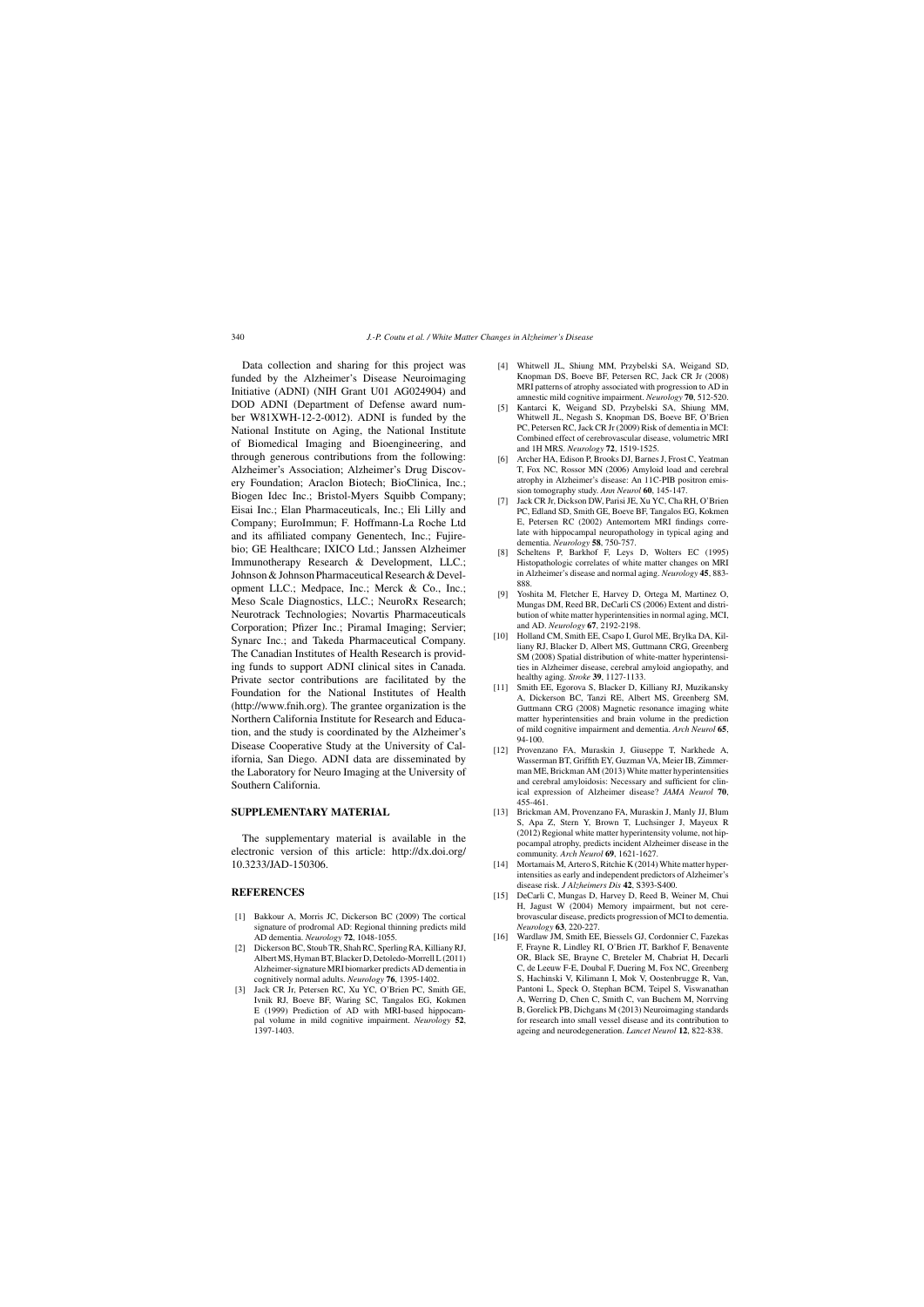- [17] Pantoni L (2010) Cerebral small vessel disease: From pathogenesis and clinical characteristics to therapeutic challenges. *Lancet Neurol* **9**, 689-701.
- [18] Gouw AA, Seewann A, Flier WM, Van Der, Barkhof F, Rozemuller AM, Scheltens P, Geurts JJG (2011) Heterogeneity of small vessel disease: A systematic review of MRI and histopathology correlations. *J Neurol Neurosurg Psychiatry* **82**, 126-135.
- [19] Chen X, Wen W, Anstey KJ, Sachdev PS (2009) Prevalence, incidence and risk factors of lacunar infarcts in a community sample. *Neurology* **73**, 266-272.
- [20] DeCarli C, Mungas D, Harvey D, Reed B, Weiner M, Chui H, Jagust W (2004) Memory impairment, but not cerebrovascular disease, predicts progression of MCI to dementia. *Neurology* **63**, 220-227.
- [21] Rostrup E, Gouw AA, Vrenken H, van Straaten ECW, Ropele S, Pantoni L, Inzitari D, Barkhof F, Waldemar G (2012) The spatial distribution of age-related white matter changes as a function of vascular risk factors–results from the LADIS study. *Neuroimage* **60**, 1597-1607.
- [22] Stenset V, Johnsen L, Kocot D, Negaard A, Skinningsrud A, Gulbrandsen P, Wallin A, Fladby T (2006) Associations between white matter lesions, cerebrovascular risk factors, and low CSF Abeta42. *Neurology* **67**, 830-833.
- [23] Jeerakathil T, Wolf PA, Beiser A, Massaro J, Seshadri S, D'Agostino RB, DeCarli C (2004) Stroke risk profile predicts white matter hyperintensity volume: The Framingham Study. *Stroke* **35**, 1857-1861.
- [24] Murray AD, Staff RT, Shenkin SD, Deary IJ (2005) Brain white matter hyperintensities: Relative importance of vascular risk factors in nondemented elderly people. *Radiology* **237**, 251-257.
- [25] Gottesman RF, Coresh J, Catellier DJ, Sharrett AR, Rose KM, Coker LH, Shibata DK, Knopman DS, Jack CR Jr, Mosley TH (2010) Blood pressure and white-matter disease progression in a biethnic cohort: Atherosclerosis risk in communities (ARIC) study. *Stroke* **41**, 3-8.
- [26] Breteler MM, van Swieten JC, Bots ML, Grobbee DE, Claus JJ, van den Hout JH, van Harskamp F, Tanghe HL, de Jong PT, van Gijn J (1994) Cerebral white matter lesions, vascular risk factors, and cognitive function in a population-based study: The Rotterdam Study. *Neurology* **44**, 1246-1252.
- [27] Marstrand JR (2002) Cerebral perfusion and cerebrovascular reactivity are reduced in white matter hyperintensities. *Stroke* **33**, 972-976.
- [28] Bastos-Leite AJ, Kuijer JPA, Rombouts SARB, Sanz-Arigita E, van Straaten EC, Gouw AA, van der Flier WM, Scheltens P, Barkhof F (2008) Cerebral blood flow by using pulsed arterial spin-labeling in elderly subjects with white matter hyperintensities. *Am J Neuroradiol* **29**, 1296-1301.
- [29] Brickman AM, Zahra A, Muraskin J, Steffener J, Holland CM, Habeck C, Borogovac A, Ramos MA, Brown TR, Asllani I, Stern Y (2009) Reduction in cerebral blood flow in areas appearing as white matter hyperintensities on magnetic resonance imaging. *Psychiatry Res Neuroimaging* **172**, 117-120.
- [30] Markus HS, Lythgoe DJ, Ostegaard L, O'Sullivan M, Williams SC (2000) Reduced cerebral blood flow in white matter in ischaemic leukoaraiosis demonstrated using quantitative exogenous contrast based perfusion MRI. *J Neurol Neurosurg Psychiatry* **69**, 48-53.
- [31] Makedonov I, Black SE, MacIntosh BJ (2013) Cerebral small vessel disease in aging and Alzheimer's disease: A comparative study using MRI and SPECT. *Eur J Neurol* **20**, 243-250.
- [32] Gao FQ, Swartz RH, Scheltens P, Leibovitch FS, Kiss A, Honjo K, Black SE (2011) Complexity of MRI white matter hyperintensity assessments in relation to cognition in aging and dementia from the sunnybrook dementia study. *J Alzheimers Dis* **2**, 679-688.
- [33] Leys D, Soetaert G, Petit H, Fauquette A, Pruvo J-P, Steinling M (1990) Periventricular and white matter magnetic resonance imaging hyperintensities do not differ between Alzheimer's disease and normal aging. *Arch Neurol* **47**, 524- 527.
- [34] Pantoni L, Garcia JH (1997) Pathogenesis of leukoaraiosis: A review. *Stroke* **28**, 652-659.
- [35] Barker R, Ashby EL, Wellington D, Barrow VM, Palmer JC, Kehoe PG, Esiri MM, Love S (2014) Pathophysiology of white matter perfusion in Alzheimer's disease and vascular dementia. *Brain* **137**, 1524-1532.
- [36] Gouw AA, Seewann A, Vrenken H, van der Flier WM, Rozemuller JM, Barkhof F, Scheltens P, Geurts JJG (2008) Heterogeneity of white matter hyperintensities in Alzheimer's disease: Post-mortem quantitative MRI and neuropathology. *Brain* **131**, 3286-3298.
- [37] Lo RY, Jagust WJ, Weiner MW, Aisen P (2012) Vascular burden and Alzheimer disease pathologic progression.*Neurology* **79**, 1349-1355.
- [38] Hirono N, Kitagaki H, Kazui H, Hashimoto M, Mori E (2000) Impact of white matter changes on clinical manifestation of Alzheimer's disease: A quantitative study. *Stroke* **31**, 2182- 2188.
- [39] Jacobs HIL, Clerx L, Gronenschild EHBM, Aalten P, Verhey FRJ (2014) White matter hyperintensities are positively associated with cortical thickness in Alzheimer's disease. *J Alzheimers Dis* **39**, 409-422.
- [40] Salat DH, Tuch DS, van der Kouwe AJW, Greve DN, Pappu V, Lee SY, Hevelone ND, Zaleta AK, Growdon JH, Corkin S, Fischl B, Rosas HD (2010) White matter pathology isolates the hippocampal formation in Alzheimer's disease. *Neurobiol Aging* **31**, 244-256.
- [41] Jack CR, Bernstein MA, Fox NC, Thompson P, Alexander G, Harvey D, Borowski B, Britson PJL, Whitwell J, Ward C, Dale AM, Felmlee JP, Gunter JL, Hill DLG, Killiany R, Schuff N, Fox-Bosetti S, Lin C, Studholme C, DeCarli CS, Krueger G, Ward HA, Metzger GJ, Scott KT, Mallozzi R, Blezek D, Levy J, Debbins JP, Fleisher AS, Albert M, Green R, Bartzokis G, Glover G, Mugler J, Weiner MW (2008) The Alzheimer's Disease Neuroimaging Initiative (ADNI): MRI methods. *J Magn Reson Imaging* **27**, 685-691.
- [42] McKhann G, Drachman D, Folstein M, Katzman R, Price D, Stadlan EM (1984) Clinical diagnosis of Alzheimer's disease: Report of the NINCDS-ADRDA Work Group under the auspices of Department of Health and Human Services Task Force on Alzheimer's Disease. *Neurology* **34**, 939-944.
- [43] Morris JC (1993) The clinical dementia rating (CDR): Current version and scoring rules. *Neurology* **43**, 2412-2414.
- [44] Yendiki A, Koldewyn K, Kakunoori S, Kanwisher N, Fischl B (2014) Spurious group differences due to head motion in a diffusion MRI study. *Neuroimage* **88**, 79-90.
- [45] Fischl B, Salat DH, Busa E, Albert M, Dieterich M, Haselgrove C, van der Kouwe A, Killiany R, Kennedy D, Klaveness S, Montillo A, Makris N, Rosen B, Dale AM (2002) Whole brain segmentation: Automated labeling of neuroanatomical structures in the human brain. *Neuron* **33**, 341-355.
- [46] Fischl B, Sereno M, Dale A (1999) Cortical surfacebased analysis. I. Segmentation and surface reconstruction. *Neuroimage* **9**, 179-194.